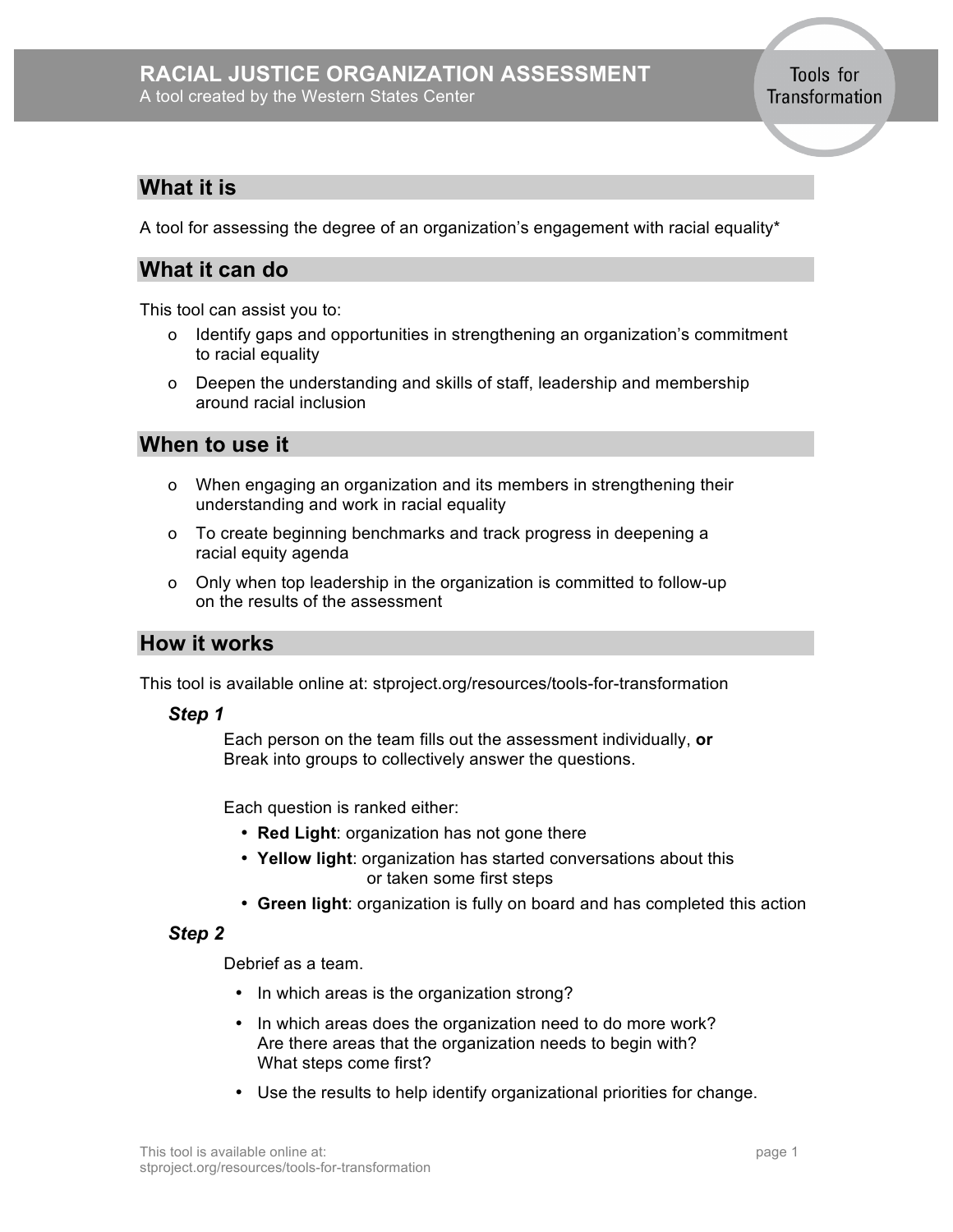Tools for Transformation

#### **Directions: For each question, choose one of the following:**

- **Red Light**: Our organization has not gone there
- **Yellow Light**: Our organization has started conversations about this or taken some first steps
- **Green Light**: Our organization is fully on board

|                |                                                                                                                                                                                                 | <b>RED</b><br><b>LIGHT</b> | <b>YELLOW</b><br><b>LIGHT</b> | <b>GREEN</b><br><b>LIGHT</b> |  |  |  |
|----------------|-------------------------------------------------------------------------------------------------------------------------------------------------------------------------------------------------|----------------------------|-------------------------------|------------------------------|--|--|--|
| <b>PROGRAM</b> |                                                                                                                                                                                                 |                            |                               |                              |  |  |  |
| 1.             | Does the organization talk about racial justice across<br>program areas and with the groups you work with?                                                                                      |                            |                               |                              |  |  |  |
| 2.             | Does the organization acknowledge people of color<br>within the community they serve as a part of regular<br>programming and planning?                                                          |                            |                               |                              |  |  |  |
| 3.             | Does your organization advocate for the inclusion of<br>racial justice issues when working in coalitions?                                                                                       |                            |                               |                              |  |  |  |
| 4.             | Does your organization prioritize the participation of<br>people-of-color groups in your organization?                                                                                          |                            |                               |                              |  |  |  |
| 5.             | Does your organization provide training, technical<br>assistance, and materials in the first language of<br>participants?                                                                       |                            |                               |                              |  |  |  |
| <b>POWER</b>   |                                                                                                                                                                                                 |                            |                               |                              |  |  |  |
| 1.             | Is your organization accountable to POC individuals and<br>organizations within the region? Does the organization<br>seek the leadership of POC leaders and organizations<br>within the region? |                            |                               |                              |  |  |  |
| 2.             | Does the organization have folks of color as board<br>members and director-level staff?                                                                                                         |                            |                               |                              |  |  |  |
| 3.             | Are benchmarks around racial justice incorporated into<br>the annual evaluation for the Executive Director?                                                                                     |                            |                               |                              |  |  |  |
| 4.             | Does the organization raise specific resources for its<br>racial justice work?                                                                                                                  |                            |                               |                              |  |  |  |